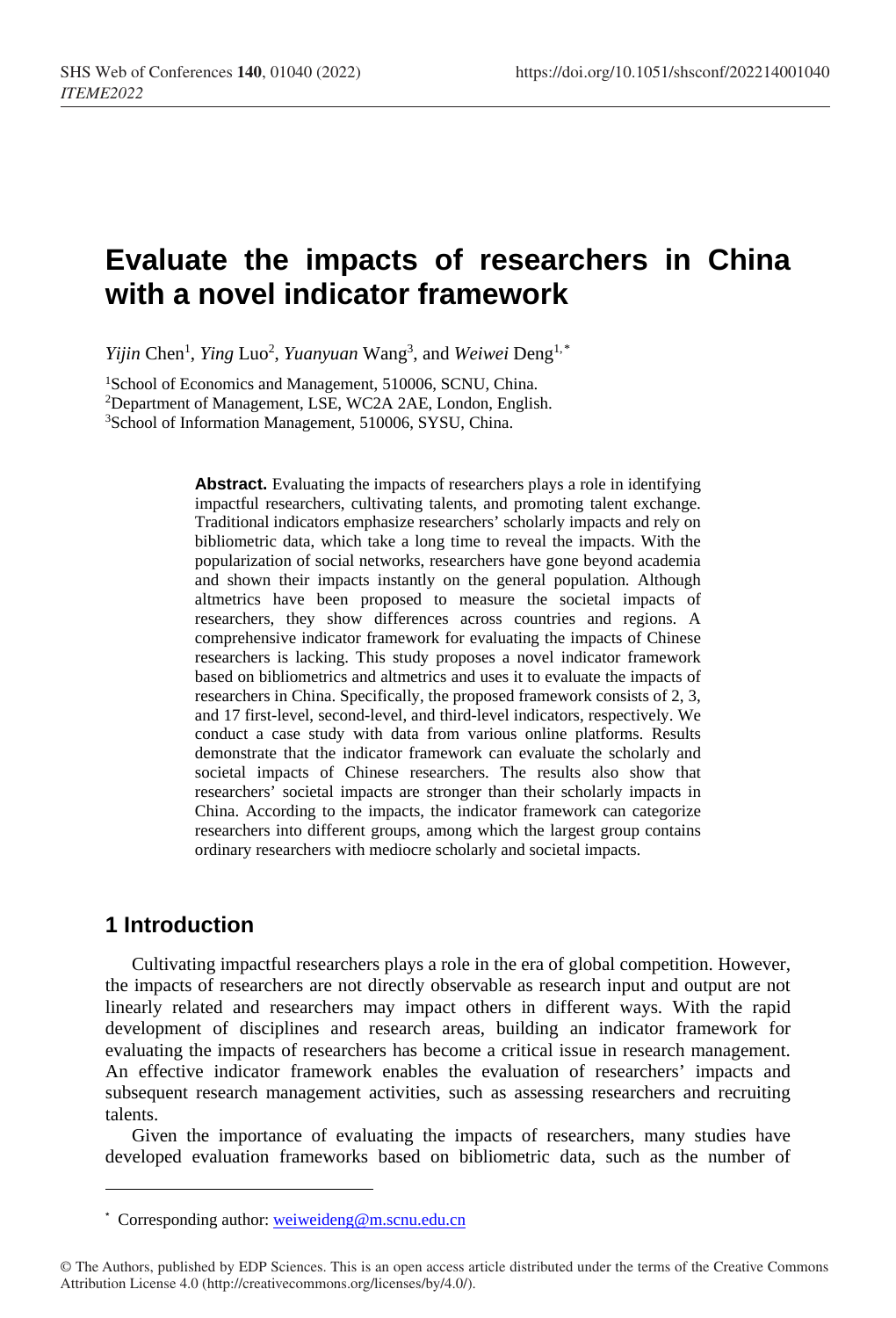publications, citation counts, and h-index [1,2]. Bibliometric indicators generalize to different countries and regions, but they are limited to evaluating scholarly impacts in a delayed manner. With the development of information communication technologies, research outputs can be diffused promptly and widely to the whole society[3]. To measure researchers' societal impacts instantly, more recent studies have proposed altmetrics, which are indicators based on various user activities in social media environments[4,5,6,7]. However, the effectiveness of altmetrics differs across countries and regions [8,9,10]. Besides, few altmetric indicators generalize to different counties and regions[11,12,13]. This is especially true for China because many mainstream social platforms (Research Gate, Facebook, Twitter, etc.) are barely accessible in China. Besides, the Chinese prefer indicator frameworks rather than individual indicators or evaluation methods when evaluating the impact of researchers. However, studies on constructing indicator frameworks for evaluating the impact are scarce. Consequently, there is a need for an indicator framework that can comprehensively evaluate the impacts of researchers in China.

# **2 Literature review**

The impact of researchers refers to the breadth and depth reached by the researchers' academic activities and research outputs during a period. The impact of researchers stems from their research outputs' quantity and quality, which are produced through formal academic communications [14,15]. The main indicators include the number of papers published in the core collection, the number of papers published in ordinary journals, the number of cited papers, the impact factors of journals, etc. With the development of academic communication systems and the wide application of social media, some researchers have paid attention to the impact diffused by informal academic communications and emphasized the necessity of evaluating both the scholarly and societal impacts of researchers[16,17].

Early studies used peer review, citation analysis, and other bibliometrics-based methods to evaluate the impact of researchers. However, previous methods have several problems, including subjective evaluation indicators, insufficient data sources, inefficient evaluation processes, and incomplete types of research outputs. To overcome the problems, researchers have turned attention to altmetrics, which are new online indicators developed in the context of online academic communications. Regarding the construction of indicator frameworks for evaluating researchers' impact, previous studies mainly used the methods of the hierarchical index, principal component analysis, co-occurrence matrix, and correlation analysis to evaluate the impact.

With the emergence of Web2.0, social media platforms enable recoding researching behavior and academic tracks. In such a context, the concept of altmetrics has been developed and attracted much attention from academia. Altmetrics reflects the scholarly and societal impacts of research outputs in a timely manner by collecting online indicator data, such as links, articles, and blogs [4,5,18]. Some researchers believe that indicators and indicator frameworks based on altmetrics are new ways for evaluating the impact of researchers.

In the last decade, studies on altmetrics focus on two aspects: correlation supplement analysis between altmetric and traditional indicators and the application of altmetric indicators in evaluating researchers' impact. Cheverie et al. [19] proposed that online evaluation has been an important tool for academic evaluation and online data (social networks, open data platforms, bookmarks, and publishing rewards) can be used to evaluate researchers' impact. Priem and Hemminger believed that altmetrics plays an important role in bibliometric works and provides new indicators for evaluating the value and impact of scholarly works [4]. Altmetrics also addresses the incompatibility and limitations of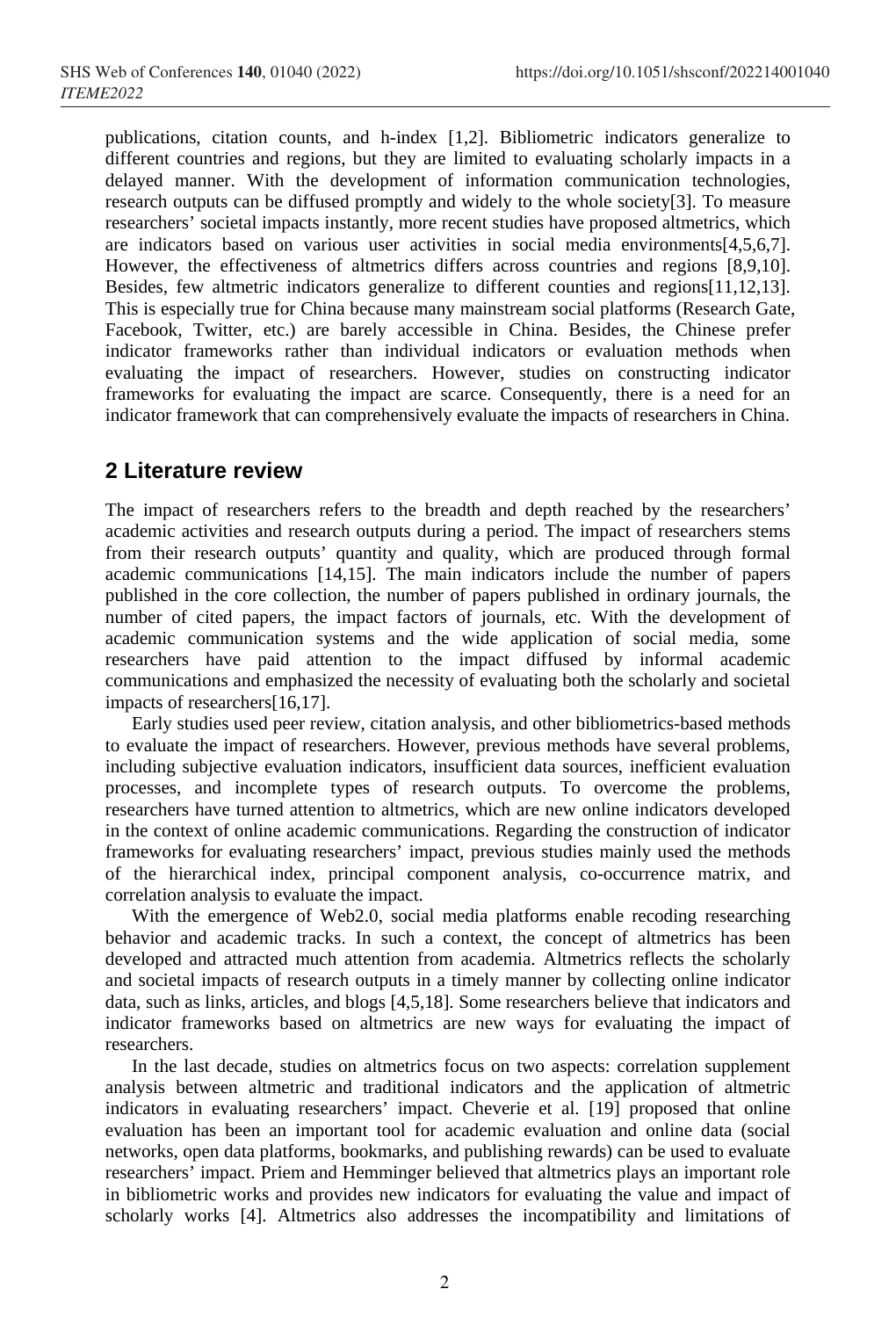traditional bibliometric indicators in the Internet era. Taraborelli [20] stated that peer review fails to meet the authority requirements in many research areas and believed that it should be supplemented by soft peer review because they are correlated.

# **3 Methodology and data processing**

#### **3.1 Methodology**

This study involves qualitative analysis and quantitative analysis. On the one hand, this study uses a literature survey to collect relevant studies from various academic databases and online platforms and obtains guidelines and references from the studies. We also interview researchers to obtain their opinions about indicators of researchers' impacts. During the process, we refer to research results at home and abroad and the opinions of different researchers, select suitable indicators, and build our indicator framework for evaluating the impacts of researchers in China.

On the other hand, we use multiple quantitative analysis methods to quantify the impacts of researchers in China, including entropy weight, correlation analysis, and matrix analysis methods. When obtaining the weights of indicators with the entropy weight method, we standardize the indicators' value, calculate the relative value and information entropy of the indicators, and calculate the weights based on the relative value and information entropy. When conducting correlation analysis, we use the Pearson correlation analysis method to analyze the correlation between the number of research outputs and the impact of research outputs and the correlation between the number of research outputs and the diffusion of research outputs in social networks. When conducting matrix analysis, we use the scholarly and societal impacts as two analysis dimensions and categorize researchers into four groups according to their scholarly and societal impacts. Then, we analyze the indicators' distributions in each researcher group. The following presents the details of the quantitative analysis.

The entropy weight method

The entropy weight method is based on the information theory and measures the weights of indicators according to their dispersion degrees. The greater the dispersion degree of an indicator, the greater the influence of the indicator on the framework's overall outcome, and the greater the weight of the indicator. Subjective weighting methods face the problems of randomness, assumption, and information overlap among multiple indicators; the entropy weight method can address the problem effectively. For each indicator, the entropy weight method calculates its weight as follows:

$$
Y_{ij} = \frac{\mathbf{X'}_{ij}}{\sum_{i=1}^{m} \mathbf{X'}_{ij}}\tag{1}
$$

$$
E_j = -k \sum_{i=1}^{m} (Y_{ij} \times InY_{ij}), k = \frac{1}{Imm}
$$
 (2)

$$
D_j = 1 - E_j \tag{3}
$$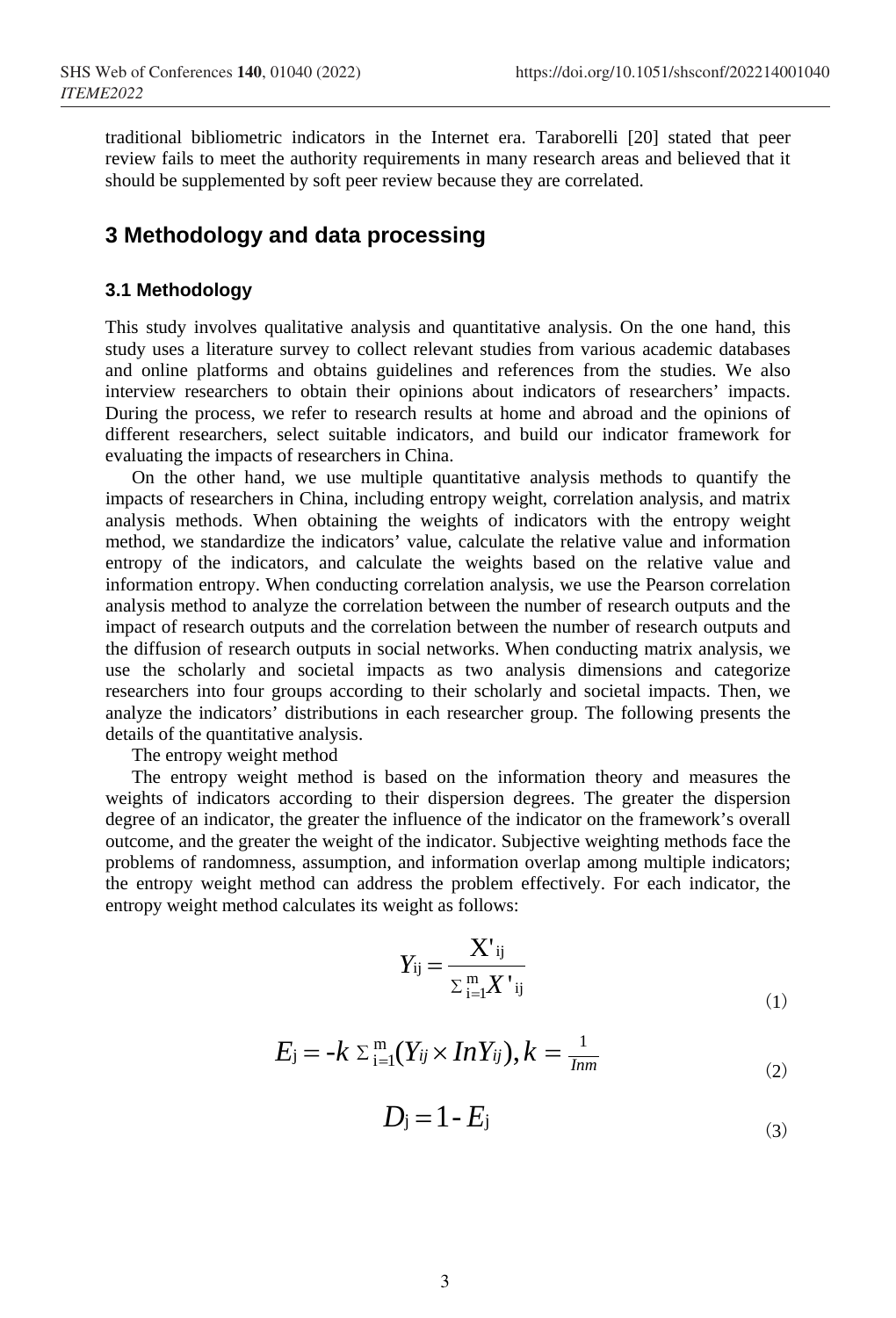$$
W_{\mathbf{j}} = \frac{D_{\mathbf{j}}}{\sum_{i=1}^{n} D_{\mathbf{j}}}
$$
\n<sup>(4)</sup>

where  $X'_{ii}$  is the value of the j-th indicator of the i-th researcher,  $Y_{ii}$  is the normalized value of  $X'_{ij}$ , m is the number of levels in the indicator framework,  $E_j$ ,  $D_j$ , and  $W_j$  are the information entropy, information redundancy, and weight of the j-th indicator, respectively.

Panel data matrix with multiple indicators

Following previous research [21], we use matrix X to annotate panel data with multiple indicators and normalize its elements to eliminate the difference of scales between indicators:

$$
\begin{bmatrix} X_{11} & X_{12} & \cdots & X_{1j} \\ X_{21} & X_{22} & \cdots & X_{2j} \\ \vdots & \vdots & \vdots & \vdots \\ X_{i1} & X_{i2} & \cdots & X_{ij} \end{bmatrix}
$$
 (5)

$$
X'_{ij} = \frac{X_{ij} - \min X_{ij}}{\max X_{ij} - \min X_{ij}}\tag{6}
$$

where  $X_{ij}$  indicates the value of the  $\dot{I}$ -th indicator of the  $\dot{I}$ -th researcher,  $X^{\dagger}$  is the normalized value of  $X_{ij}$ , and max  $X_{ij}$  and min  $X_{ij}$  refer to the maximum and minimum *X*ij respectively.

#### **3.2. Data processing**

The main content of this study includes selecting appropriate measurable variables, constructing the indicator framework for evaluating the impacts of researchers in China, and illustrating the effectiveness of the indicator framework with relevant data.

To showcase the proposed indicator framework, we select Chinese researchers from the fintech field, a burgeoning and influential research field in China. We use the HowNet database, WanFang database, ScienceNet, WeChat public accounts, Baidu encyclopedia, and other online platforms to collect data related to the selected researchers. We use Excel, SPSS, and other software to process the raw data and conduct statistical analysis. After that, we analyze the correlations between second-level indicators. We also conduct matrix analysis and categorize researchers into different groups to provide guidance for enhancing their impacts.

### **4 Results**

#### **4.1 Data descriptions and statistics**

We selected 98 researchers with senior professional titles in the Fintech domain. They have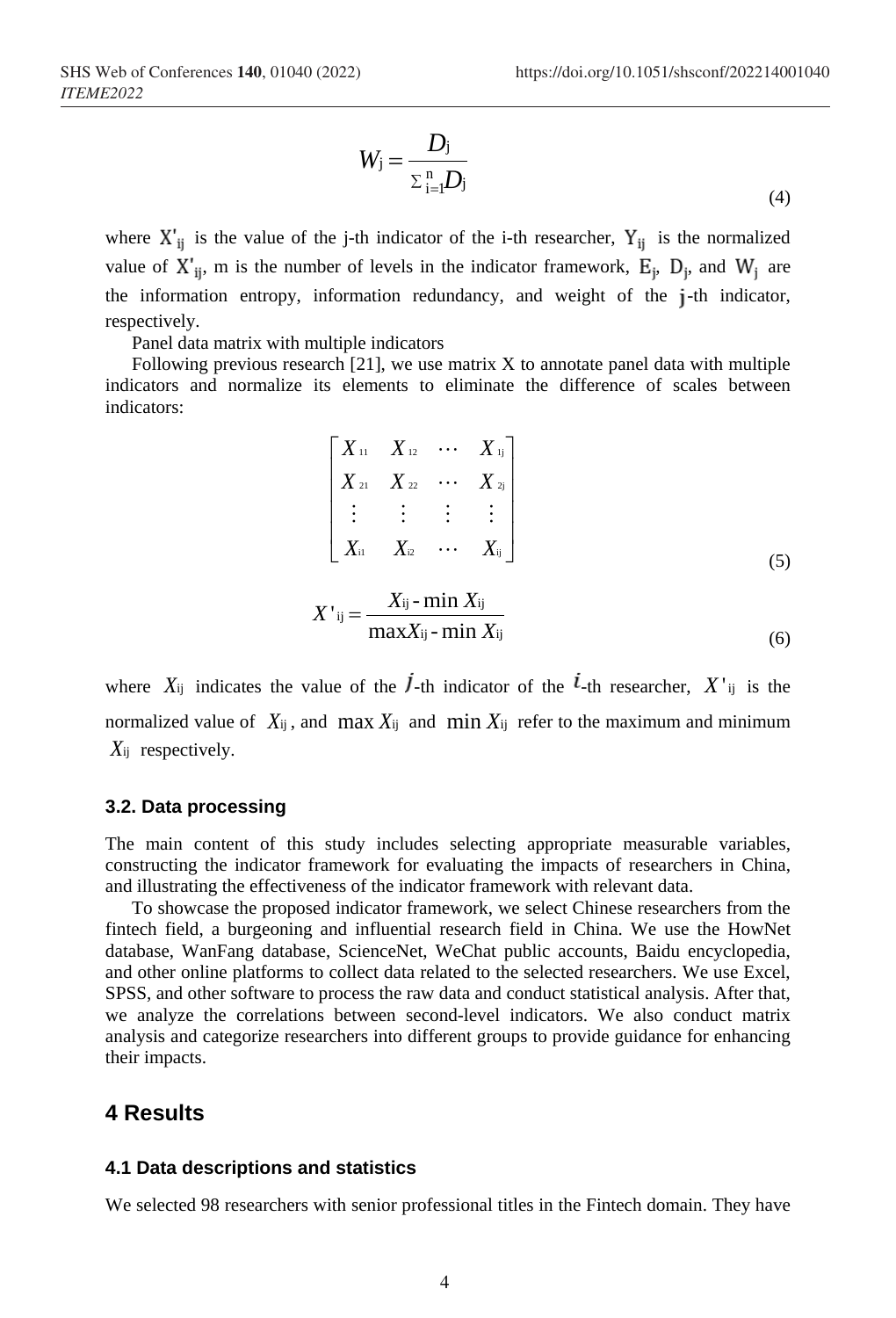successfully applied for projects from the National Natural Science Foundation of China or the National Social Science Foundation of China between 2014 and 2019. These researchers constitute a valid sample set as they represent the group of Fintech researchers with high impacts [22]. After removing duplicate researchers or researchers with missing data, we obtained 77 valid samples. The data were collected between 14th May and 17th May 2021.

|                                               | <b>First-level</b><br>indicators       | <b>Second-level</b><br>indicators                                            | <b>Third-level indicators</b>                                        | Weights |
|-----------------------------------------------|----------------------------------------|------------------------------------------------------------------------------|----------------------------------------------------------------------|---------|
| <b>The</b><br>impact<br>of<br>researc<br>hers | <b>Scholarly</b><br>impact<br>(0.3952) | The number<br>of research<br>outputs                                         | The number of papers published in journals<br>with SCI or SSCI index | 0.0576  |
|                                               |                                        |                                                                              | The number of papers published in journals<br>in the core collection | 0.0225  |
|                                               |                                        |                                                                              | The number of papers published in ordinary<br>journals               | 0.0126  |
|                                               |                                        | (0.1962)                                                                     | The number of published books                                        | 0.0169  |
|                                               |                                        |                                                                              | The number of national projects                                      | 0.0286  |
|                                               |                                        |                                                                              | The number of provincial projects                                    | 0.0243  |
|                                               |                                        |                                                                              | The number of municipal projects                                     | 0.0536  |
|                                               |                                        | The impact<br>of researcher<br>outputs<br>(0.1991)                           | The number of cited papers                                           | 0.0536  |
|                                               |                                        |                                                                              | The number of citations                                              | 0.1013  |
|                                               |                                        |                                                                              | The average number of citations per paper                            | 0.0186  |
|                                               |                                        |                                                                              | H-index                                                              | 0.0356  |
|                                               |                                        | The diffusion<br>of research<br>outputs in<br>social<br>networks<br>(0.6048) | The number of mentions in WeChat public<br>accounts                  | 0.0408  |
|                                               |                                        |                                                                              | The number of downloads in CNKI                                      | 0.0194  |
|                                               | Societal impact                        |                                                                              | The number of mentions in ScienceNet                                 | 0.0794  |
|                                               | (0.6048)                               |                                                                              | The number of readings in ScienceNet                                 | 0.0846  |
|                                               |                                        |                                                                              | The number of recommendations in<br>ScienceNet                       | 0.1852  |
|                                               |                                        |                                                                              | The number of comments in ScienceNet                                 | 0.1653  |
| Overall                                       | $\mathbf{1}$                           | $\mathbf{1}$                                                                 | 1                                                                    |         |

**Table 1.** Weights of indicators.

After collecting the data, we analyze the coverage of each indicator. We found that, among all the indicators, the coverage of the number of national projects, The number of cited papers, the number of citations, the average number of citations per paper, H-index, the number of mentions in WeChat public accounts, and the number of downloads in CNKI has reached 100%. This means that the Chinese Fintech researchers have good coverage of these indicators. However, they have low coverage on the number of recommendations in ScienceNet and the number of comments in ScienceNet. The coverage is 10% and 9%,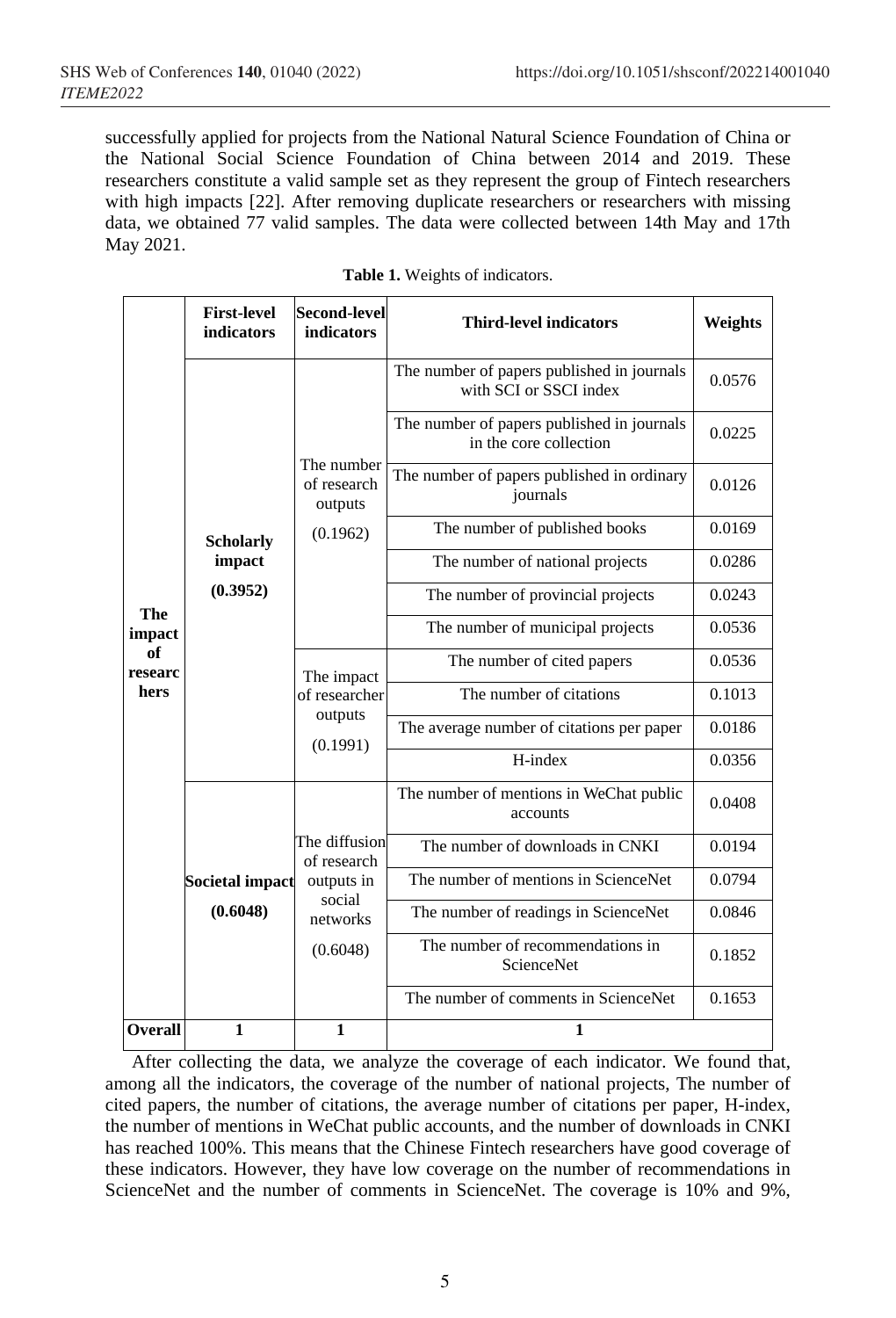respectively. The results show that the researchers need to improve their activity of the two indicators.

#### **4.2 Weights of indicators**

We calculate the weights of indicators using the entropy weight method and present the weights in Table 1.

We also conduct correlation analysis between the goal and each of the second-level indicators. The results show that the impact of researchers in China is positively correlated with the number of research outputs, the impact of research outputs, and the diffusion of research outputs in social networks. The correlation between the impact of researchers and the diffusion of research outputs in social networks is 0.768, which is the strongest. This means that the diffusion of research outputs in social networks influences the impact of researchers the most among all the second-level indicators. The impact of research outputs comes next as its correlation with the impact of researchers is 0.685. The correlation between the number of research outputs and the impact of researchers is 0.506, meaning that they are also positively correlated. The correlations between the goal and each of the second-level indicators are significant at the level of 0.01.

Among the second-level indicators, the number of research outputs and the impact of research outputs have a significant and positive correlation  $(r = 0.562)$ , while the diffusion of research outputs in social networks has positive but insignificant correlations with the others. The diffusion of research outputs in social networks measures the societal impact and the other two second-level indicators measure the scholarly impact. The results indicate that the two first-level indicators do measure different impacts of researchers.

#### **4.3. Two-dimensional matrix analysis**

Derived from Boston matrix analysis, two-dimensional matrix analysis constructs four quadrants based on two dimensions and positions subjects into corresponding quadrants [23]. Therefore, we use the two-dimensional evaluation method to further analyze the impacts of Chinese Fintech researchers. Following previous research [24,25], we consider the scholarly and societal impacts as two analysis dimensions and categorize researchers into four groups according to their scholarly and societal impacts. The four groups are famous researchers, star researchers, professional researchers, and ordinary researchers.

Before conducting the two-dimensional matrix analysis, we need to transform data. Based on the principle of 20/80, this paper selects the top 20% of researchers with the highest scholarly impacts as a dividing line for the scholarly impact. Similarly, we select the top 20% of researchers with the highest societal impacts as a dividing line for the societal impact. The scores of the scholarly impact of the former researchers are higher than 20.9955 while the scores of the societal impact of the latter researchers are higher than 16.6061. We consider the scholarly impact as the x-axis and the societal impact as the y-axis. After that, we subtract the dividing lines from the scores of scholarly and societal impacts for each researcher. Figure 1 shows the results of the two-dimensional matrix analysis.

The two-dimensional matrix can position researchers according to their scholarly and societal impacts and shed light on improving their impacts.

Famous researchers

Researchers in the first quadrant are famous researchers who have high scholarly and societal impacts. Therefore, famous researchers have good research achievements and high societal reputations and can be considered prestigious researchers in their fields. There are 18 famous researchers in the Fintech domain. The number accounts for 23.38% of the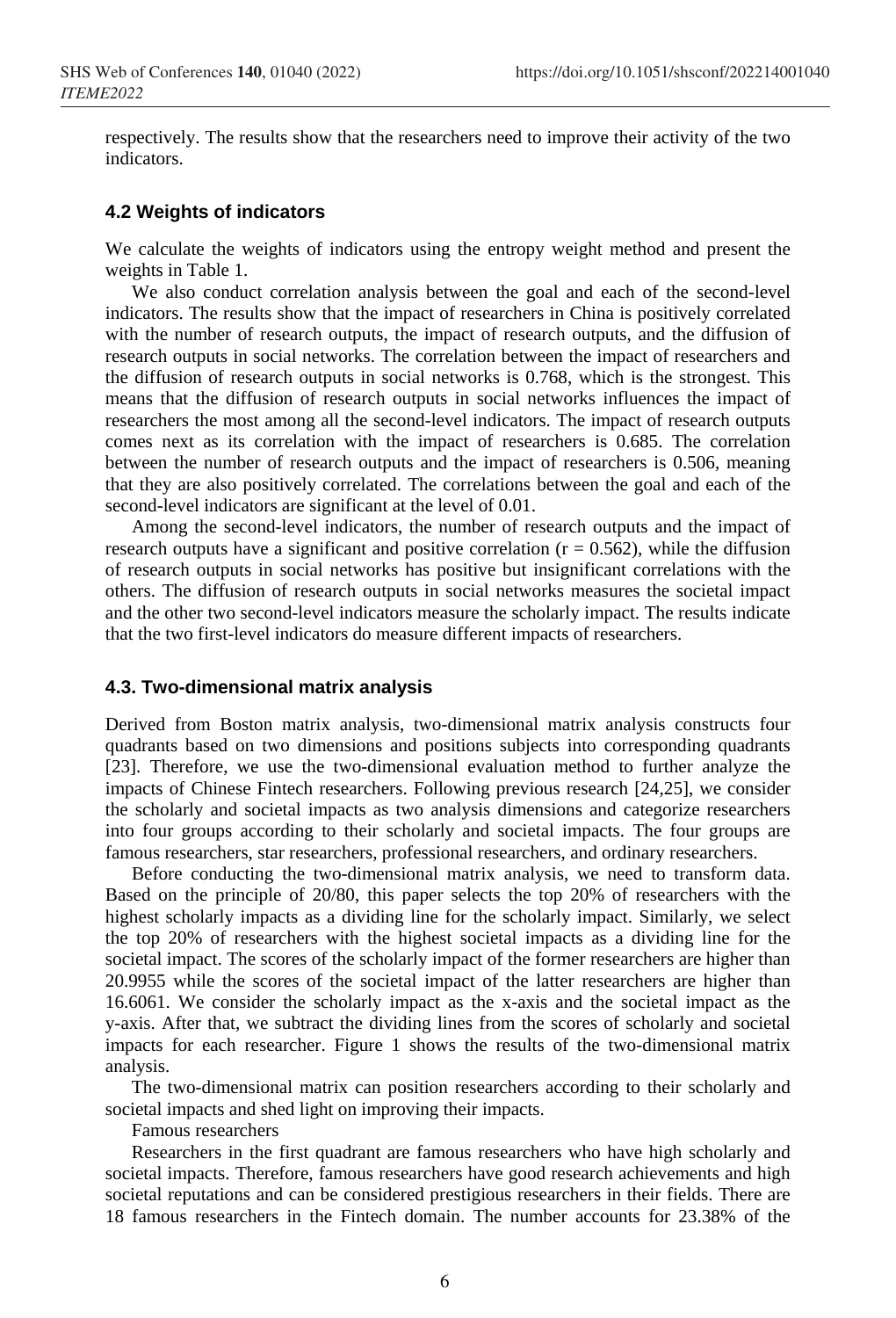samples and thus follows the principle of 20/80. Take Dexu He as an example. He is the president of NATIONAL ACADEMY OF ECONOMIC STRATEGY, a professor and doctoral advisor of the Graduate School of Chinese Academy of Social Sciences. He is also an expert of the National Social Science Foundation of China, a vice president of the China Rural Finance Association, and an executive director of the China Finance Association. He has published more than 200 papers in domestic and international academic journals, has successfully applied for more than 90 national and provincial research projects, has published 12 books, and has been mentioned almost 400 times in WeChat. His h-index has reached 39 and his papers have been downloaded 44318 times in CNKI. Consequently, Dexu He is a prestigious researcher in China. Besides, Shaobo Liu from Jinan University, Qiguang Ma from Shanxi university of science and technology, and Guanghe Ran from Chongqing university also have high scholarly and societal impacts.



**Fig. 1.** The two-dimensional matrix analysis of researchers' impacts.

#### *4.3.1 Star researchers*

Researchers in the second quadrant are star researchers who have high societal impact and low scholarly impact. There are 14 star researchers in the Fintech domain. The number accounts for 18.18% of the samples. For example, Bohui Wen is a vice president and a doctoral advisor in the school of finance, Tianjin university of finance and economics. Her papers have been downloaded 20815 times in CNKI. She has been mentioned in one of the posts in ScienceNet 16264 times. Besides, she has been recommended for 1 time and discussed 4 times in ScienceNet. However, she has published only 32 papers and her h-index has just reached 8. Her scholarly impact is relatively low compared to her high societal impact. Similarly, Guohe He from Wuhan university and Shangmei Zhao from Beihang university are popular on ScienceNet, WeChat, and CNKI, but they have relatively low scholarly impacts.

### *4.3.2 Ordinary researchers*

Researchers in the third quadrant are ordinary researchers who have mediocre scholarly and societal impacts. There are 32 ordinary researchers in the Fintech domain. The number accounts for 41.56% of the samples. This group is the largest among the four groups. Fintech is a new research direction rising in recent years. The ordinary researchers have low scholarly and societal impacts, meaning that they only conducted a few Fintech studies and online activities to make themselves visible on various platforms. However, ordinary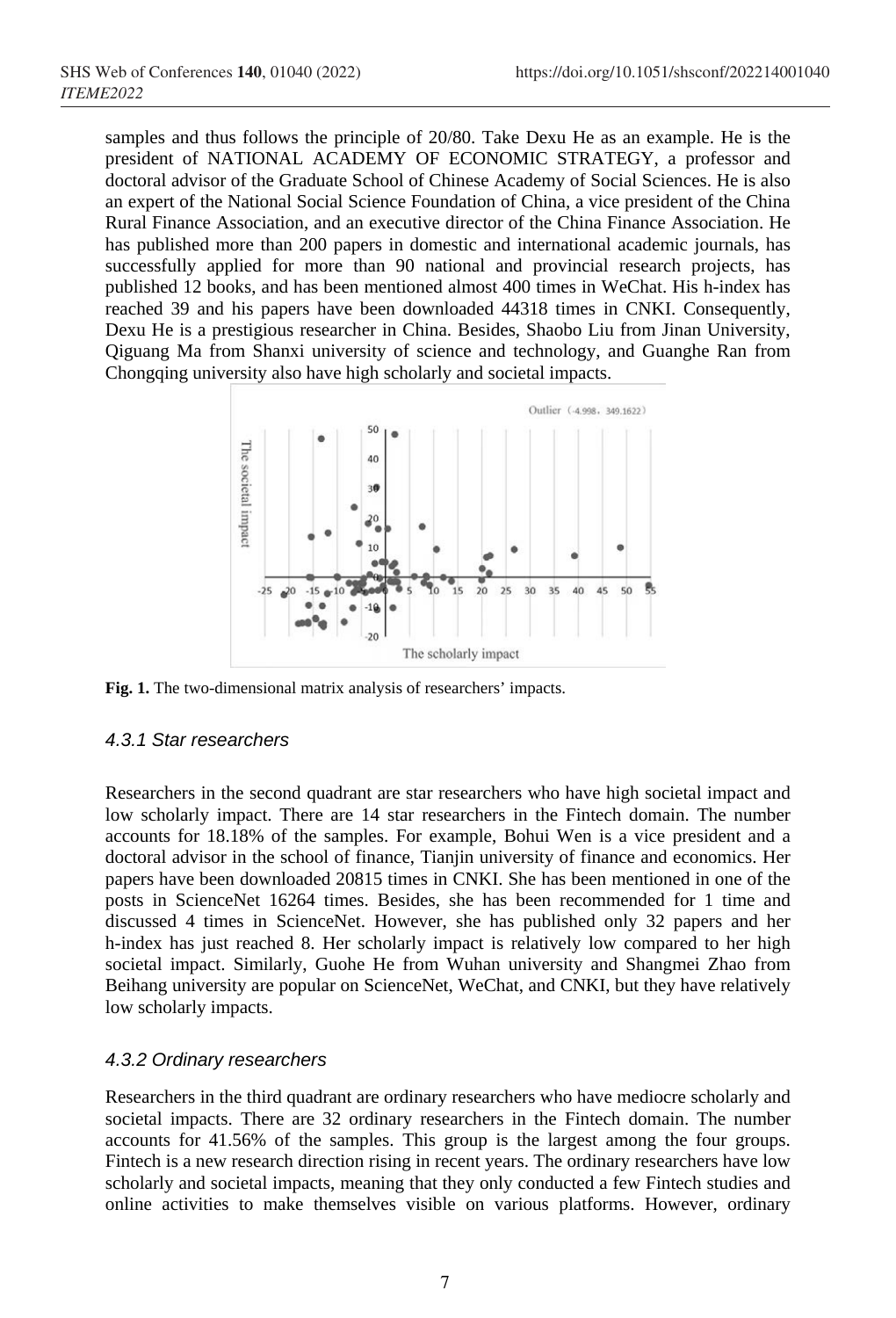researchers are close to the origin of coordinates, which indicates that there is great potential to improve their scholarly and societal impacts. Yueli Xu from Zhengjiang university of technology, Supu Wang from Xinjiang University of Finance & Economics, and Changluan Fu from Hangzhou normal university are examples of ordinary researchers. Although ordinary researchers have low scholarly and societal impacts, they may grow into professional, star, or prestigious researchers as they devote more time and effort to their research.

#### *4.3.3 Professional researchers*

Researchers in the fourth quadrant are professional researchers who have a high scholarly impact and low societal impact. There are 13 professional researchers in the Fintech domain. The number accounts for 16.88% of the samples. Take Shoudong He as an example. He is the president and a doctoral advisor of the business school, Jilin University. He is also a director of financial measurement and risk management division, qualitative economics research center. He has successfully applied for or participated in more than 100 national or provincial research projects. He has published more than 120 papers, which have been cited more than 3797 times. His h-index has reached 28. Consequently, he has a high scholarly impact. Compared to the scholarly impact, his societal impact is relatively low. He has been mentioned only about 100 times in WeChat public accounts and his papers have been downloaded only 4041 times in CNKI. Zhiwei Su from ocean university of China and Fengge Yao from the Harbin Institute of technology are two other examples of professional researchers.

In addition to the above four groups, there is an outlier in the second quadrant as shown in Figure 2. Its score of the societal impact is 349.1622, which is much higher than those of other star researchers. The outlier is Hongwei Zhang. He is the director of academic affairs, a professor, and a doctoral advisor of Sichuan university. He is also a vice president of the Chinese Society for Macroeconomic Education and the Director of the Center for Public Economy and Public Administration of Sichuan University. He has an extremely high societal impact as shown by the number of downloads in CNKI, the number of mentions in WeChat public accounts, the number of mentions in ScienceNet, the number of readings in ScienceNet, the number of recommendations in ScienceNet, and the number of comments in ScienceNet. The numbers are 46750, 262, 10, 42037, 15, and 18, respectively. Besides the reports about his financial research, there are cases about his social status as the director of the academic affairs of Sichuan university. Such reports may enhance his societal impact and thus explain why his societal impact is much higher than other star researchers.

# **5 Discussion and conclusion**

#### **5.1 Discussion**

Indicators of impacts are important for evaluating researchers. Previous evaluation frameworks are limited to scholarly impacts and rely on bibliometric data, which take a long time to reveal the impacts. However, research outputs can be diffused promptly and widely to the whole society through social platforms. Although altmetric indicators have been proposed to measure researchers' societal impacts. The altmetric indicators cannot generalize well to different counties and regions. Therefore, there is a need to build a comprehensive indicator framework for evaluating the impacts of researchers in China. We have proposed a novel indicator framework for the purpose and conducted a case study to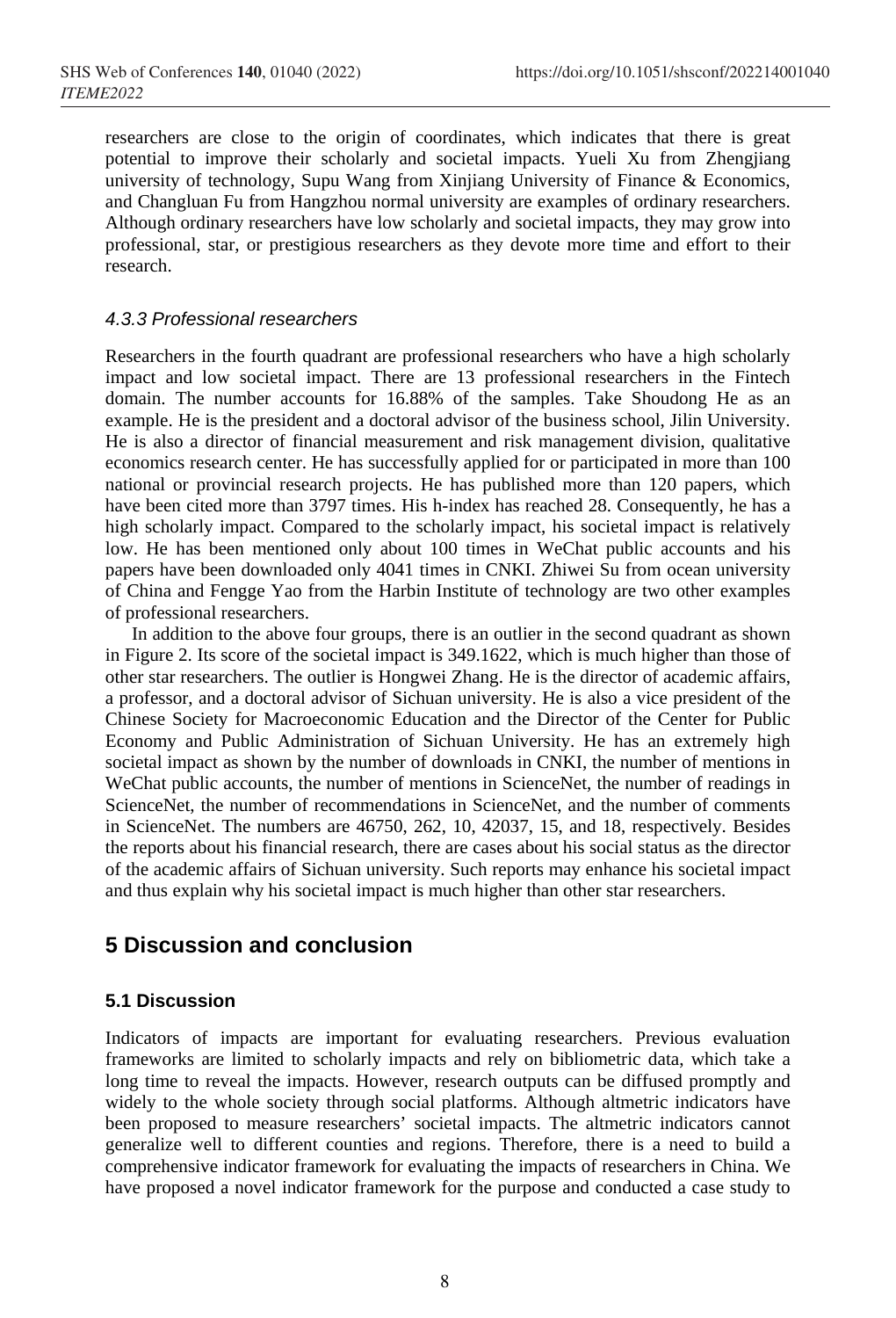demonstrate the framework's effectiveness using data about Chinese Fintech researchers. We have several discussions based on the case study.

First, based on theories and methods of altmetrics, this paper introduces a novel indicator framework, which involves researchers' informal academic communication data. The proposed framework consists of 2, 3, and 17 first-level, second-level, and third-level indicators, respectively. In the framework, many indicators are specialized to the Chinese context. For example, ScienceNet and WeChat public accounts are added as new data sources. The proposed indicator framework extends the existing research on researcher evaluation and meets the needs of evaluating the impacts of researchers in China.

Second, the societal impact is more important than the scholarly impact for Chinese Fintech researchers. In the empirical study, the ratio of the scholarly impact to the societal impact calculated based on the entropy weight method is 0.3952:0.6048, which is about 4:6. The result means that the Chinese Fintech researchers emphasize more on information academic communications. This is consistent with previous research [26,27]. When the societal impact outweighs the social impact, traditional indicators fail to measure the true impacts of researchers. Therefore, it is necessary and important to incorporate altmetrics into researcher evaluation.

Third, the proposed indicator framework complements the existing evaluation frameworks. In the empirical study, we conduct correlation analysis between the impact of researchers and each of the second-level indicators. The results show that the impact of researchers is positively and significantly correlated with the number of research outputs, the impact of research outputs, and the diffusion of research outputs in social networks. Their correlations are 0.506, 0.685, and 0.768, respectively. Among the three second-level indicators, the diffusion of research outputs in social networks has the strongest correlation with the impact of researchers, meaning that the societal impact reflected by information academic communication data is important to evaluating researchers in China. The results are consistent with previous studies on evaluating Chinese researchers with altmetric indicators [27,13].

Fourth, the proposed indicator framework can categorize Chinese Fintech researchers into four groups. This study considers the scholarly and societal impacts as two analysis dimensions and conducts a two-dimensional matrix analysis based on the two dimensions. The researchers are categorized into famous researchers, star researchers, professional researchers, and ordinary researchers. Among the four groups, ordinary researchers are the largest, which accounts for 41.56 of the samples. This means that most Fintech researchers have mediocre scholarly and societal impacts in China, which reflects the characteristics of new emerging research areas. Besides, ordinary researchers are close to the origin of coordinates. The results mean that the impacts of Chinese Fintech researchers follow the principle of 20/80 and the results are consistent with previous research [13, 23].

#### **5.2 Conclusion**

We have several conclusions based on the analysis in the last section. First, this paper leverages bibliometric and altmetric data to construct an indicator framework for evaluating the impacts of researchers in China. The proposed indicator framework is novel and extends existing research on researcher evaluation in China.

Second, compared to the scholarly impact, the societal impact contributes more to the impact of researchers in China. This finding reveals the internal relations between different indicators of evaluating researcher impacts. Besides, the finding demonstrates the effectiveness of using multi-dimensional indicators and provides theoretical support to improving researcher evaluation in China.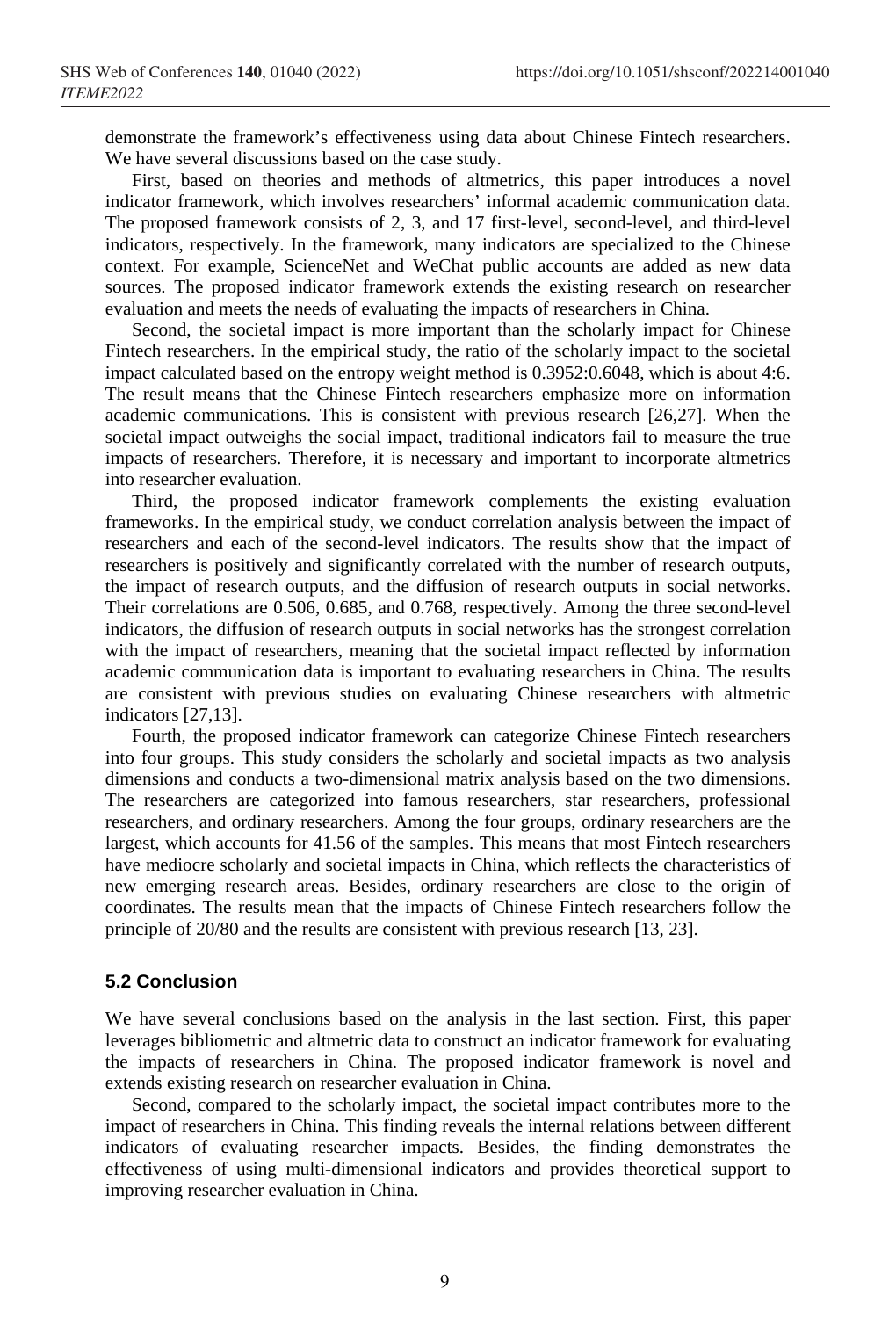Third, Chinese Fintech researchers can be categorized into four groups based on their scholarly and societal impacts. The result shows that the distribution of prestigious researchers and the other researchers follow the principle of 20/80. The result also demonstrates that dividing evaluation indicators into the scholarly impact and the societal impact is reasonable.

#### **5.3 Limitations and future work**

This study has several limitations. First, we only have 77 valid samples and the samples are selected because they have senior professional titles and have successfully applied for research projects from the National Nature or Social Science Foundation of China. Future research can select more researchers to enrich the samples. Second, some popular social platforms in China (e.g., Sina Weibo) are not considered in the proposed indicator framework due to the unavailability of relevant data. Future research can enrich the framework with more contextualized indicators and collect relevant data to evaluate the new framework. Third, papers may have multiple authors with varied contributions, but this study attributes all contributions to the first author or corresponding author. Future research can define the contributions of different authors and thus refine the impact of researchers. Fourth, evaluation indicators may have different effects across disciplines, but the proposed indicator framework fails to consider such differences. Future research can design specialized indicator frameworks according to the characteristics of disciplines.

This research was supported by the Science and Technology Project of Guangdong Province, China (Grant No. 2020A1010020032) and the China Postdoctoral Science Foundation (Project No. 2020M682757).

## **References**

- 1. Moed, H. F., Burger, W. , Frankfort, J. G. , & Raan, A.. Research Policy,**14**(3), 131-149.(1985)
- 2. Jeang, K.T.. Retrovirology, **5**(1), 106.(2008)
- 3. Galligan F, & Dyas-Correia S..Serials Review,**39**(1):56-61.(2013)
- 4. Priem, J., & Hemminger, B. H. First Monday, **15**(7). (2010)
- 5. Piwowar, H.. Nature, **493**(7431), 159. (2013)
- 6. Adie E, Roe W. Learned Publishing.(2013)
- 7. Said A, Bowman T, Abbasi R, Aljohani N, Hassan S, Nawaz R. Scientometrics, **120**,217-235. (2019)
- 8. Zhang X, Wang X, Zhao, H., Patricia, O., Sun, Y., &Xiong, H. Scientometrics.(2019)
- 9. Verma, S., &Margam, M.. ALIS, **66**(2), 71-75.(2019)
- 10. Costas R, Zahedi Z, Wouters P. JASIST,**66**(10): 2003-201913, 26(1):11-17.(2015)
- 11. Yu Min-Chun,Wu Yen-Chun Jim,Alhalabi, Wadee, CHB,(**02**):1001-1006.(2016)
- 12. Maricato J, Martins D L. Biblios,(**68**): 48-67. (2017)
- 13. Guo Y, Xiao X. Information Studies:Theory & Application,**42**(4):64-70.(2019)
- 14. Azoulay P. Nature **484**, 31–32 .(2012)
- 15. Sinatra, R., Wang, D., Deville, P., Song, C., & Albert-László B. Science. **354**(6312).(2016)